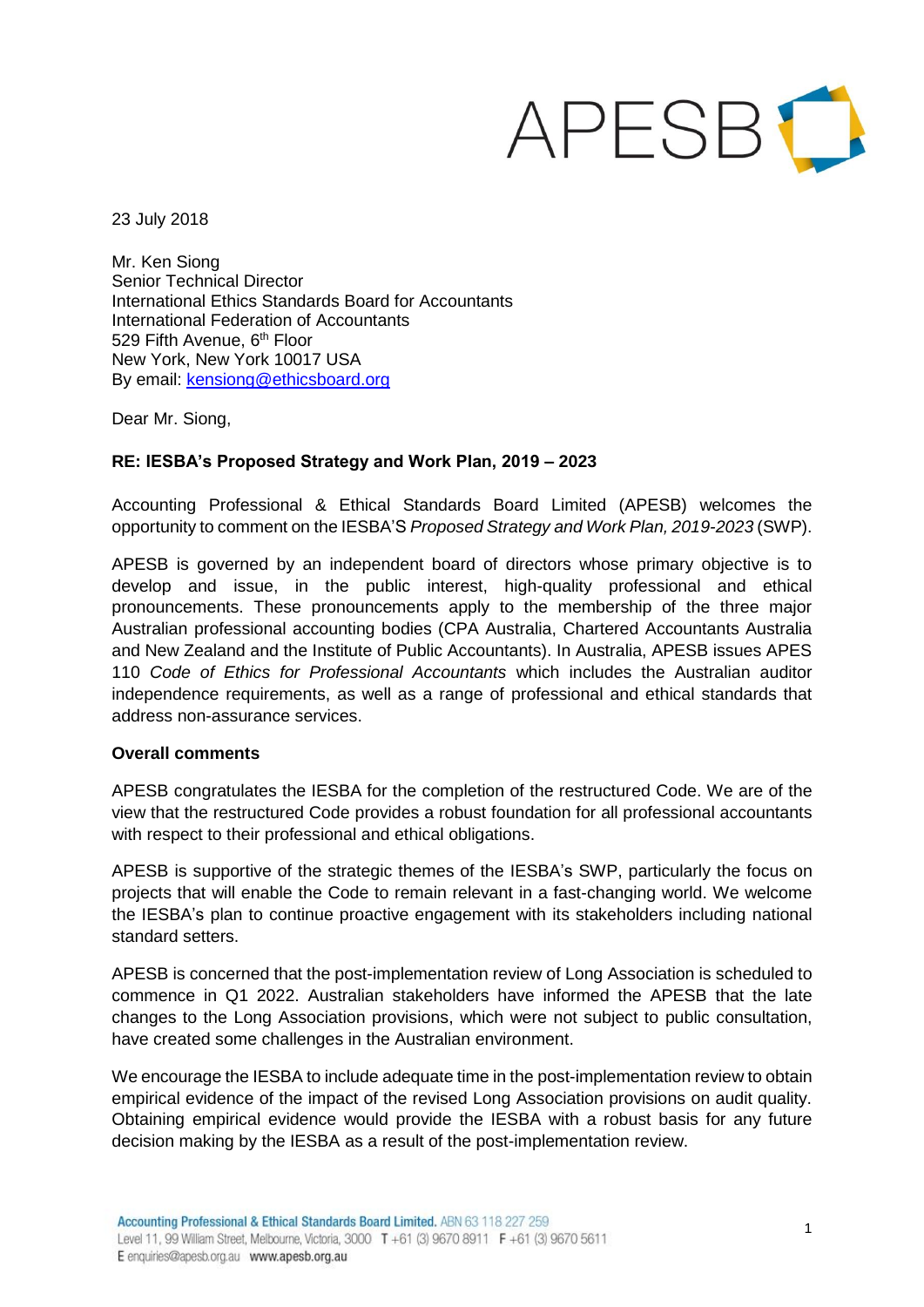We also believe the proposed timing of the review needs to factor in the lead time required by firms to implement any changes that may occur as a result of the review. Therefore, we are of the view that this review should commence by no later than 2020.

APESB has engaged with Australian universities to conduct research on the audit partner rotation requirements from an Australian perspective.

APESB will be pleased to provide the results of the Australian research and support and/or participate in any activities that the IESBA will undertake in respect of the Long Association post-implementation review.

## **Specific Comments**

APESB's key recommendations for the IESBA's consideration are:

- undertake the Long Association post-implementation review in a timely manner, and obtain empirical evidence which supports the proposed provisions and the resulting impact on audit quality;
- amend the definition of *Professional Activities* to reflect new, and emerging services provided by professional accountants appropriately; and
- consider developing pronouncements on non-assurance services, particularly those relating to specialised professional services which are not addressed in the Code.

Details of our recommendations including our specific comments are included in Appendix A for the IESBA's consideration.

#### **Concluding comments**

We trust that you will find these comments useful in your final deliberations. Should you require any additional information, please contact APESB's Chief Executive Officer, Channa Wijesinghe at [channa.wijesinghe@apesb.org.au.](mailto:channa.wijesinghe@apesb.org.au)

Yours sincerely,

 $\int u \circ \ell$ 

The Hon. Nicola Roxon

**Chairman**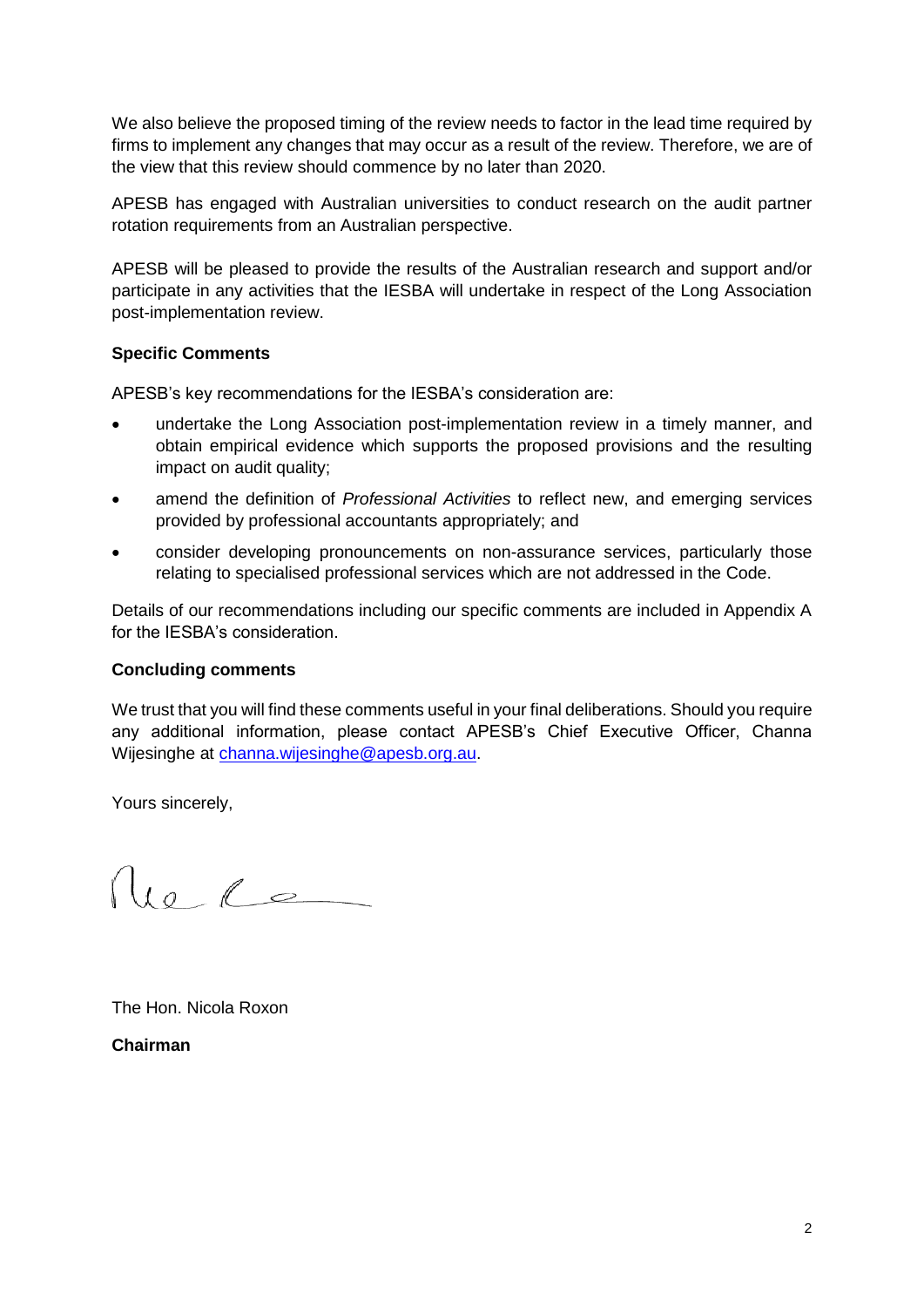# **Appendix A**

## **Specific comments**

APESB's responses to the specific matters raised by the IESBA in its *Proposed Strategy and Work Plan, 2019 – 2023* (SWP) are as follows:

## **1. Do you agree with the proposed criteria for the IESBA to determine its actions and priorities over the strategy period?**

Yes. APESB believes that the proposed criteria underscore the fundamental responsibility of professional accountants to act in the public interest and the critical role that ethics play in enhancing public trust in the accounting profession.

#### **2. Do you support the actions that have been identified with respect to each strategic theme? If not, please explain why.**

APESB is supportive of the proposed actions and priorities identified in the IESBA SWP. In particular, we are supportive of the following workstreams:

#### • *Materiality*

Due to the lack of guidance on materiality in the IESBA Code, the APESB has incorporated guidance on materiality in relation to the Independence provisions in Sections 290 and 291 of the Australian Code. We are pleased to see the IESBA include materiality as a work stream in their strategy and work plan, and that the IESBA will work with the IAASB and the IASB in order to develop consistency with the existing literature on materiality.

#### • *Tax Planning and Related Services*

APESB is supportive of this work stream and the inclusion of the project on aggressive tax planning strategies. This was an issue that was considered by the APESB in its recent review of its pronouncement APES 220 *Taxation Services*.

#### • *General Maintenance of the Code*

APESB supports the IESBA working with the IAASB to ensure consistency of defined terms. Practitioners have raised with the APESB the issue of different definitions of an assurance engagement between the IESBA Code and the IAASB standards, and we are pleased to see that issues such as these will be addressed in this work stream.

# • *Emerging & Newer Models of service delivery (including Outsourced Services)*

APESB supports the inclusion of outsourced services in the work stream of Emerging and Newer Models of Service Delivery.

The provision and the utilisation of outsourced services is a matter that is continuing to impact the way professional activities are performed by professional accountants in public practice as well as those in business.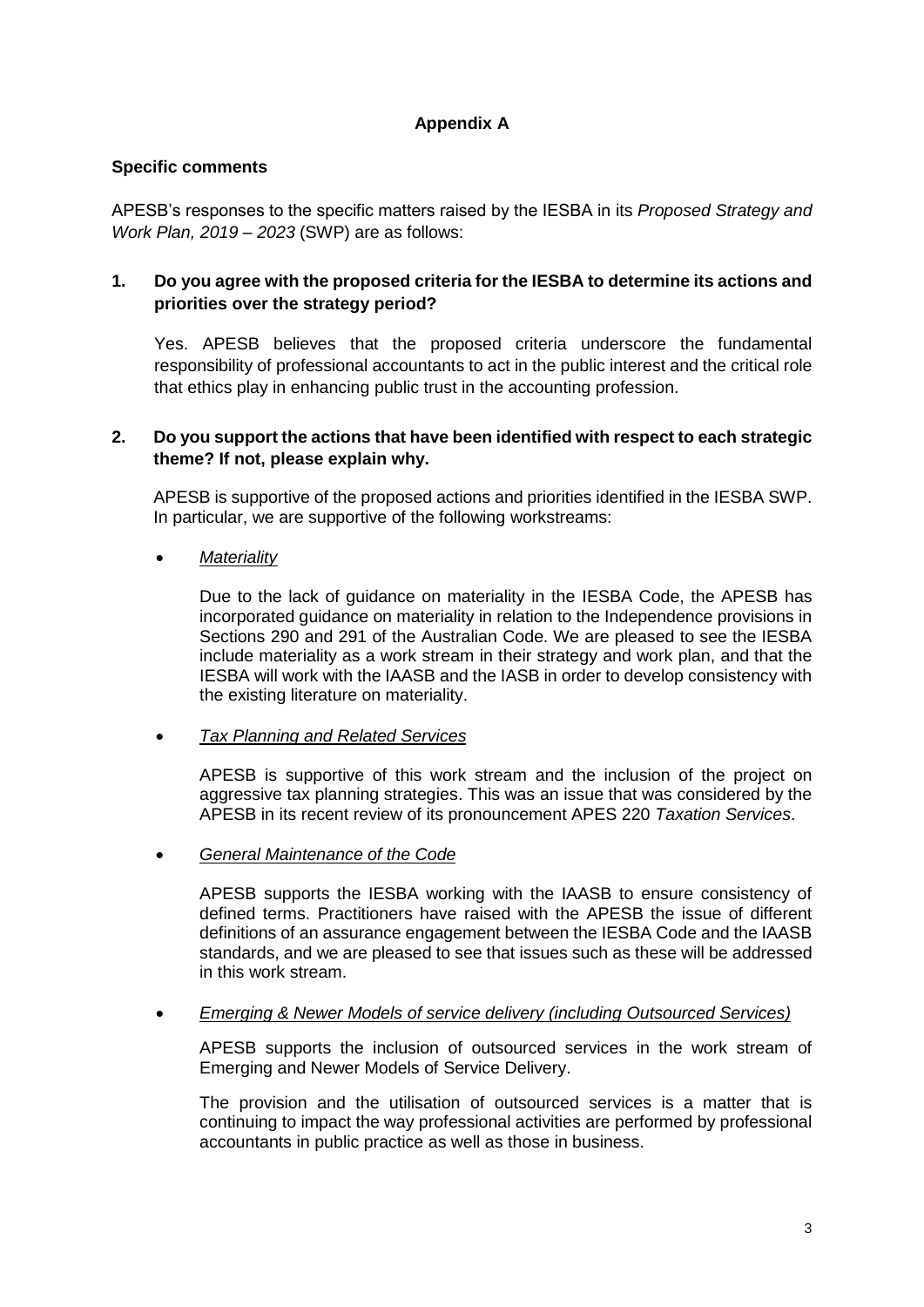APESB is currently undertaking a project to review its pronouncement on outsourced services (APES GN 30 *[Outsourced Services](http://www.apesb.org.au/uploads/standards/guidance_notes/29102015070709_Revised_APES_GN_30_Oct_2015.pdf)*) to consider whether the guidance needs to be elevated to a standard.

APESB believes it would be beneficial for there to be international professional obligations on this topic.

While APESB is supportive of most work streams in the SWP, there are a few matters which we believe should be considered by the IESBA. The matters are as follows:

#### • *Technology and Professional Scepticism*

APESB is pleased to see the IESBA placing a high priority on Trends and Development in Technology. The SWP proposes to consider the concept of independence of mind and the fundamental principles of integrity, objectivity and professional behaviour when reliance is placed on machine anticipation, synthesis, and deduction.

APESB is of the view that the professional accountant's critical thinking and application of professional scepticism to the information he or she receives are going to be of great importance. The professional accountant will also need moral fortitude to challenge the information produced by machines and/or artificial intelligence.

In addition, where reliance on automation and artificial intelligence may occur this will impact the development of professional judgement of the accountant.

APESB believes that these matters should be considered by the IESBA as part of this work stream.

#### • *Definition of Professional Activities*

The definition of Professional Activities currently only incorporates the traditional roles and activities of professional accountants. APESB believes this definition should be re-examined by the IESBA to consider the breadth of roles played by accountants and the impact that evolving technology has on various roles performed by professional accountants.

#### **3. Recognising that this proposed SWP is ambitious, do you believe the IESBA should accelerate or defer any particular workstream(s)? If so, please explain why.**

APESB commends the IESBA for its commitment to undertake a post-implementation review of the revised Long Association provisions. However, we are concerned with the proposed timing of this review. APESB is of the view the timing will not allow for empirical evidence to be obtained, adequate consultation with jurisdictions and appropriate lead time for firms to adapt to any changes from the review before the end of the transition period (December 2023).

Australian stakeholders have informed the APESB that the late changes to the long association provisions, will create challenges for Australian auditors and their clients in respect of these new requirements, particularly the transition of the cooling-off period from 3 years to 5 years after December 2023.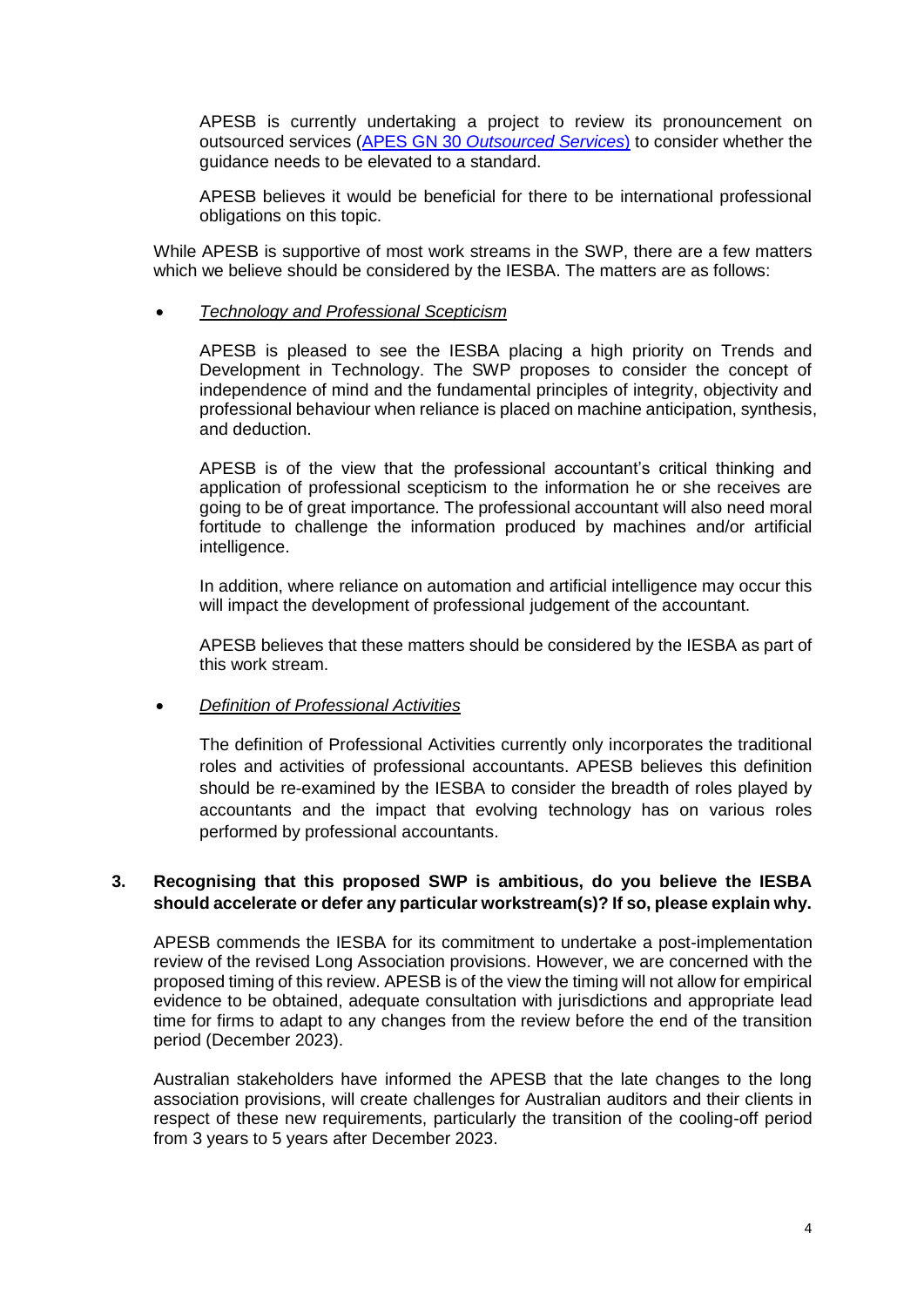APESB believes that the transition to a 5-year cooling-off period could lead to an audit market being concentrated with the larger firms in Australia and reduced competitiveness in the provision of audit services. It is likely to lead to an audit market oligopoly, contrary to the view of the importance of preventing such an occurrence.

The new long association provisions do not cater for the significant differences between jurisdictions, such as population, geographic distribution and the type of entities that are subject to audit partner rotation, and do not consider whether a robust legal and regulatory framework for auditors already exists in that jurisdiction.

The IESBA needs to allow time in the post-implementation review for extensive consultation with jurisdictions on the challenges faced with a five-year cooling-off period.

The SWP indicates the approach to the review has not yet been considered. APESB encourages the IESBA to include in the review the gathering of empirical evidence on the impact of the revised Long Association provisions on audit quality. Gathering this evidence will take time, and the IESBA may need to seek assistance from key stakeholders, such as academics. However, we believe it will provide the IESBA with a robust basis for any future decision making that IESBA may undertake as a result of the review.

APESB has engaged with Australian universities to conduct research on the audit partner rotation requirements from an Australian perspective.

In addition, we believe the proposed timeframe does not allow for any lead time to enable firms to plan for partner rotations in an appropriate manner.

Based on these matters APESB is strongly of the view that the post-implementation review of the Long Association provisions must commence by no later than 2020.

APESB would be pleased to provide the results of the Australian research to the IESBA and also support and/or participate in any activities that the IESBA will undertake in respect of the Long Association post-implementation review.

## **4. Do you have comments on any other matters addressed in this consultation paper or any significant matters not covered in this consultation paper that you believe the IESBA should address?**

The IESBA Code is principles-based and has been developed to be applied to a range of services, but the majority of the content is focused on audits, reviews, and other assurance engagements. APESB believes it would be beneficial for the IESBA to consider developing specific professional pronouncements for non-assurance services, especially as firms are now deriving a significant portion of their revenue from the delivery of these services compared to audit services.<sup>1</sup>

When you consider the range of professional activities undertaken by professional accountants in public practice and in business, there is a wide range of specialised

<sup>-</sup>1 It was [reported in the Australian media](http://www.afr.com/business/accounting/deloitte-ceo-cindy-hook-looks-way-beyond-audit-20180204-h0tb3g) in early February 2018 that the Big 4 firms are growing their non-assurance and consulting services and as a consequence audit as part of the total firm's revenue is shrinking and is around 15-20% of total revenue. Firms are also expanding into new service offerings such as legal and technological services.